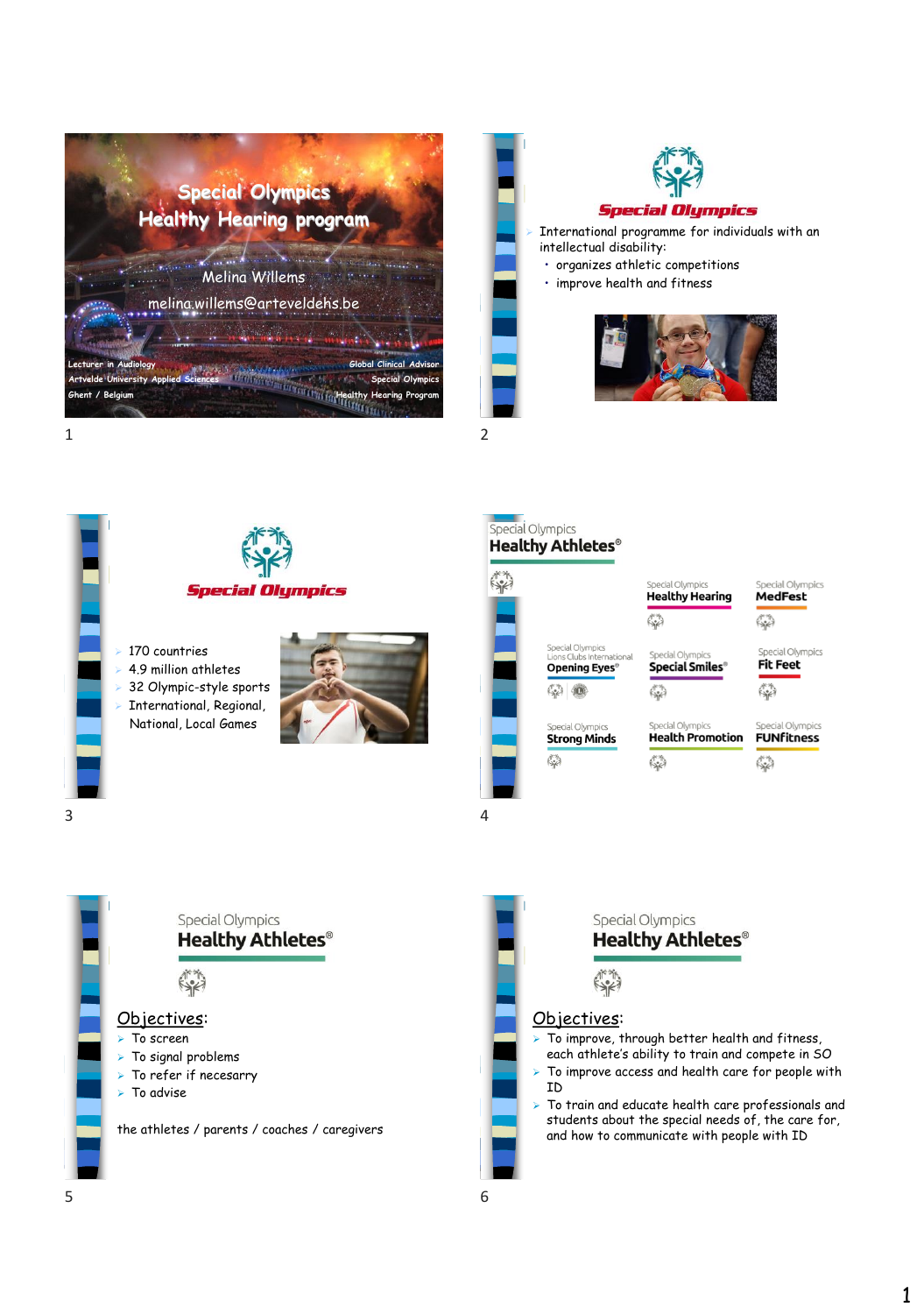



| <b>OTOSCOPY</b> |                         | Excessive ear wax                   |
|-----------------|-------------------------|-------------------------------------|
|                 |                         | Prevalence<br>excessive ear wax     |
|                 | <b>Special Olympics</b> | 40.3%                               |
|                 | Literature ID           | 28-42%                              |
|                 | General population      | 11.0%                               |
|                 |                         |                                     |
|                 |                         | den Houdijker-Schakel et al., 2009; |
|                 |                         | Crandell & Roeser, 1993             |





*Balbridge & Andrasik, 2010*

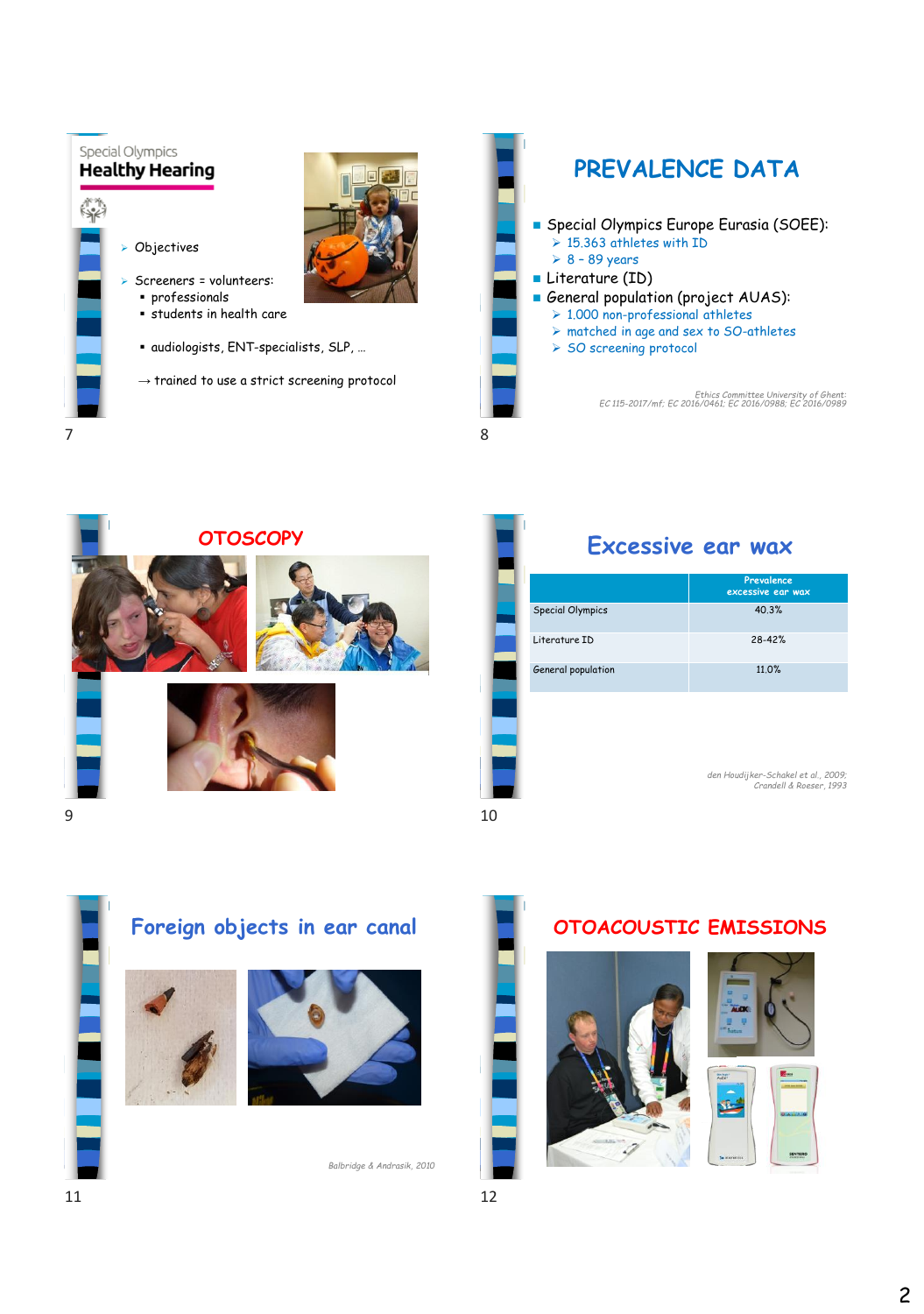

|                         | Prevalence<br>middle ear problems |
|-------------------------|-----------------------------------|
| <b>Special Olympics</b> | 30.1%                             |
| Literature ID           | 40%                               |
| General population      | 7.2%                              |
|                         |                                   |
|                         |                                   |

*Browning & Gatehouse, 1992; Daly, 1991; Hannula et al., 2012; WHO, 2004*



### **PURE TONE AUDIOMETRY Hearing loss**









|                         | Prevalence<br>hearing loss |
|-------------------------|----------------------------|
| <b>Special Olympics</b> | 27%                        |
| Literature ID           | 36%                        |
| General population      | 11.7%                      |

*Davis 1989; De Bal 1998; D'Hooghe & De Leenheer 2009; Meuwese-Jongejeugd et al. 2006; Quaranta et al. 1996; Wilson et al. 1999*

 $15$  16



- Quality check
- Follow-up recommendations
- General advice

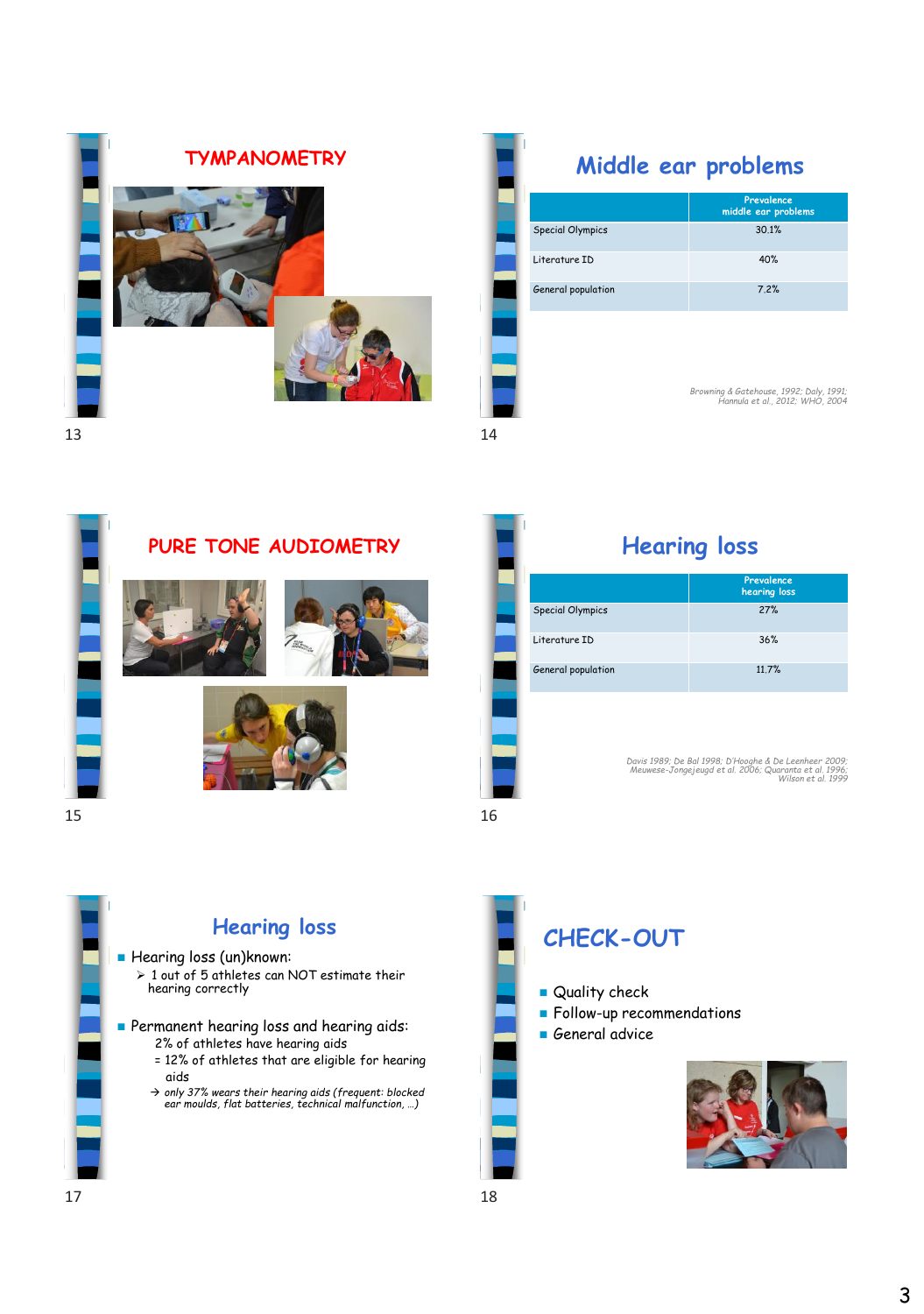|                                    |                                             | Working Group Audiology & Intellectual Disability    |                                                                       |
|------------------------------------|---------------------------------------------|------------------------------------------------------|-----------------------------------------------------------------------|
| <b>AUDIOLOGICAL</b><br><b>CARE</b> | <b>PERSON WITH ID IN</b><br><b>GENERAL</b>  | <b>PERSON WITH</b><br><b>DOWN</b><br><b>SYNDROME</b> | <b>PERSON WITH ID</b><br><b>ELIGIBLE FOR</b><br><b>HEARING DEVICE</b> |
| <b>EARWAX</b><br><b>REMOVAL</b>    | Annual                                      | 2x/year                                              | 2x/year                                                               |
| <b>HEARING</b><br><b>SCREENING</b> | <b>Neonatal Hearing</b><br><b>Screening</b> | <b>Neonatal Hearing</b><br>screening                 | $2-4x/year < age 6$                                                   |
|                                    | <b>Annual screening</b><br>$<$ age 6        | $2x/\text{ year} <$ age 6                            |                                                                       |
|                                    | <b>Every 3 years from</b><br>age 6 to 18    | <b>Every 2 years from</b><br>age 6 to 18             | $2x/year$ ages $6 < 10$                                               |
|                                    | <b>Every 5 years from</b><br>age 18 to 50   | <b>Every 3 years from</b><br>age 18 and 35           | <b>Annual hearing</b><br>evaluation > age 10                          |
|                                    | Every 3 years > age<br>50                   | Annual > age 35                                      |                                                                       |
|                                    | Annually if 8h/ day noise exposure (>75dBA) |                                                      |                                                                       |

**General referral Prevalence general referral** Special Olympics 58.7% General population 22.8%

 $19$  20



Ear and hearing problems in people with ID:

- more common than in general population
- most unknown / underestimated
- influence on QoL: sports and daily life
- influence direct environement





# **CONCLUSIONS CONCLUSIONS**

### People with ID can be tested IF:

- $\blacksquare$  see the abilities (not disabilities)
- communication
- adapted test methods
- take time they need/deserve
- train health care students and professionals
- hearing (and vestibular) screening well accepted by people with ID

21 22